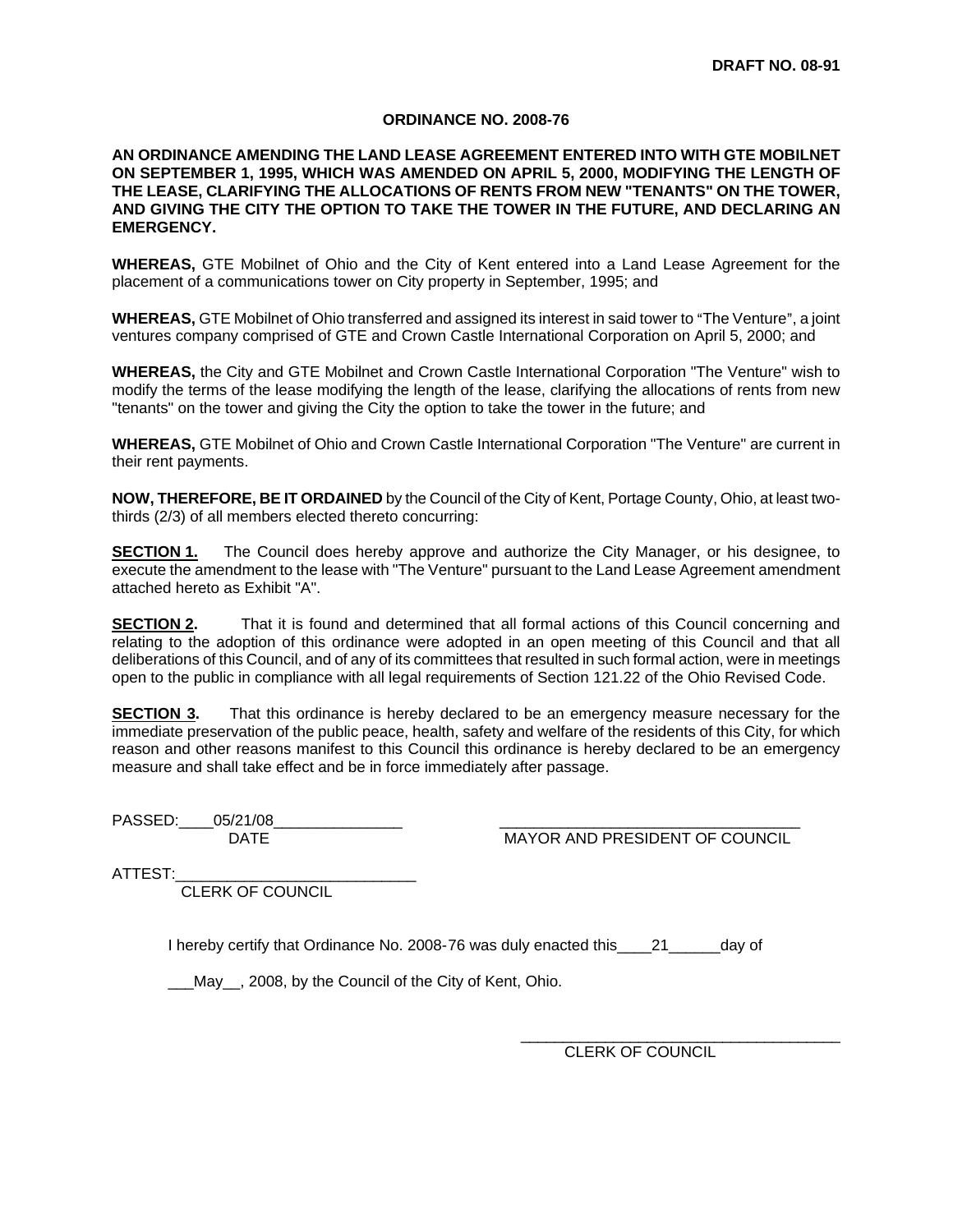Drafted by:

Rachel J. Kotys Sittig, Cortese & Wratcher 1500 Frick Building 437 Grant Street Pittsburgh, PA 15219

## FIRST AMENDMENT TO LAND LEASE AGREEMENT

THIS FIRST AMENDMENT TO LAND LEASE AGREEMENT ("First Amendment") day of \_\_\_\_\_\_\_\_\_\_\_\_\_\_\_\_, 2008, by and between *City of Kent*, is made effective this Ohio, a municipal corporation ("Landlord"), having a mailing address of 310 South Water Street, Kent, Ohio 44240 and Crown Castle GT Company LLC, a Delaware limited liability *company* ("Tenant") with a mailing address of 2000 Corporate Drive, Canonsburg, Pennsylvania 15317.

WHEREAS, Landlord and GTE Mobilnet of Ohio, Limited Partnership ("GTE") entered into a Land Lease Agreement dated September 1, 1995 (the "Lease"), for which a Memorandum of Lease dated September 1, 1995 was recorded on an unknown date in Volume 71, Page 483 in the Public Records of Portage County, Ohio, for an area of land containing approximately 0.73 acres of land (the "Leased Premises"), being part of a larger parcel owned by Landlord (the "Property"), and,

WHEREAS, GTE and Tenant entered into an Assignment and Assumption Agreement dated January 31, 2000, and recorded May 15, 2001 as Instrument No. 200112214 with the Public Records of Portage County, Ohio, pursuant to which GTE assigned all of its right, title and interest in the Lease to Tenant; and,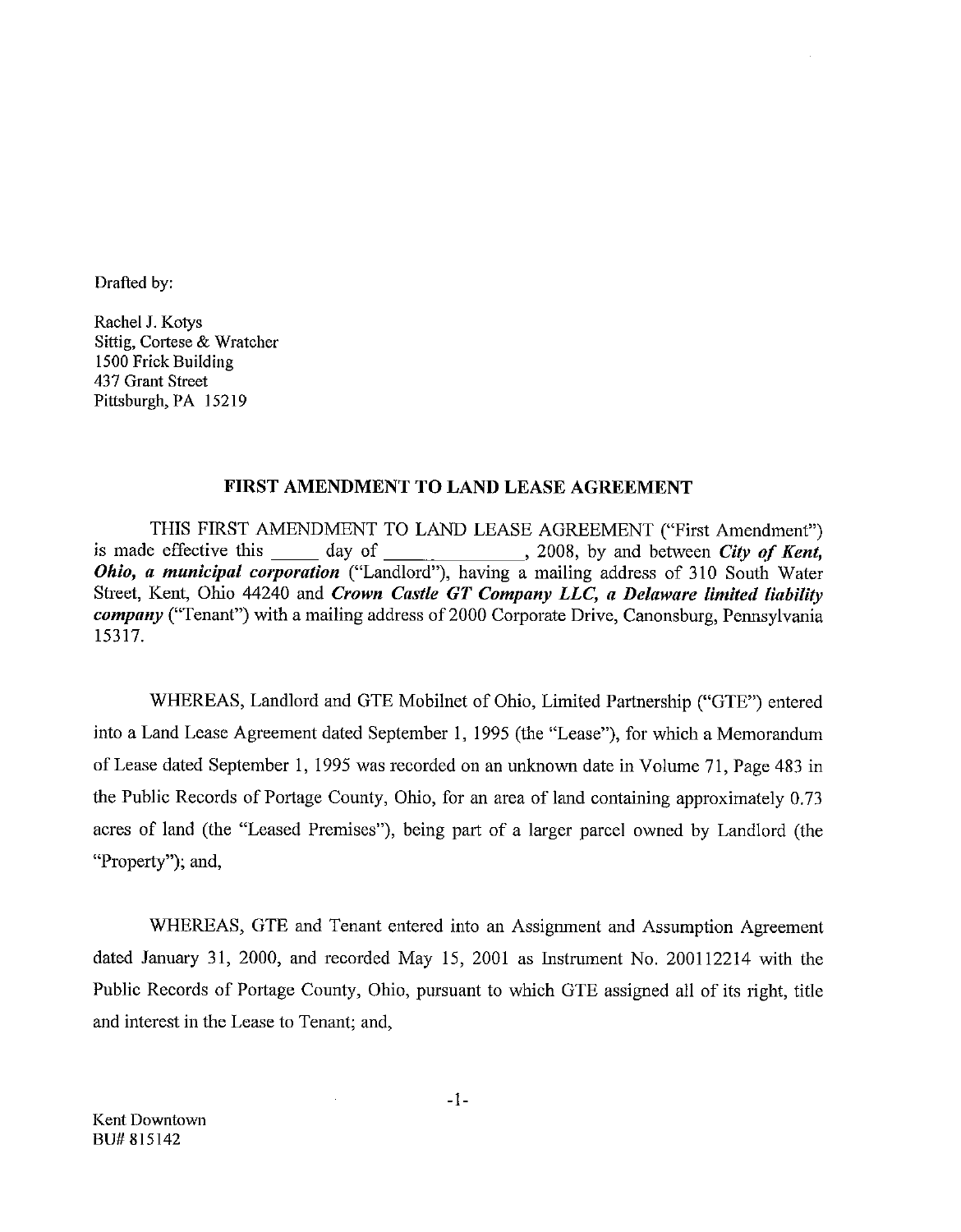WHEREAS, Landlord recognized the Lease and the assignment to Tenant by virtue of Ordinance No. 2000-28 of the City of Kent, Ohio: and

WHEREAS, the Lease had an initial term of five (5) years, with five (5) additional five (5) year renewal terms, which renew automatically and terminate on August 31, 2025 (the "Original Term"); and,

WHEREAS, Landlord and Tenant now desire to amend the terms of the Lease to provide for an additional term beyond the Original Term as well as other considerations.

NOW THEREFORE, for good and valuable consideration, the receipt and sufficiency of which are acknowledged, Landlord and Tenant agree as follows:

Defined Terms. Any capitalized terms not defined herein shall have  $1.$ the meanings ascribed to them in the Lease.

2. Add Paragraph 4(d). The following is added to Paragraph 4 as section

 $(d)$ :

(d) As additional rent, Tenant shall pay Landlord Three Thousand and No/100 Dollars (\$3,000.00) per year, per user ("Additional Rent") that is the result of future subleasing of licensing of a portion of the wireless communications facility to cellular or PCS wireless carriers. The parties acknowledge that there is currently one (1) carrier located on the tower. Additional Rent will become due and payable when the third  $(3<sup>rd</sup>)$  carrier. and each carrier thereafter locate at the Leased Premises. The Additional Rent shall be subject to the same periodic increases as the Rent set forth in Paragraph 5 of the Lease. If a carrier terminates its agreement with Tenant and Tenant is no longer receiving rental payments, then Tenant's obligation to pay Landlord Additional Rent will cease upon removal of the terminating carrier's equipment from the Leased Premises. The parties agree backhaul and narrowband providers are specifically excluded from Tenant's obligation to pay Additional Rent as set forth in this provision.

3. Amend Paragraph 5. Paragraph 5 of the Lease is amended by adding the following at the end of the existing paragraph: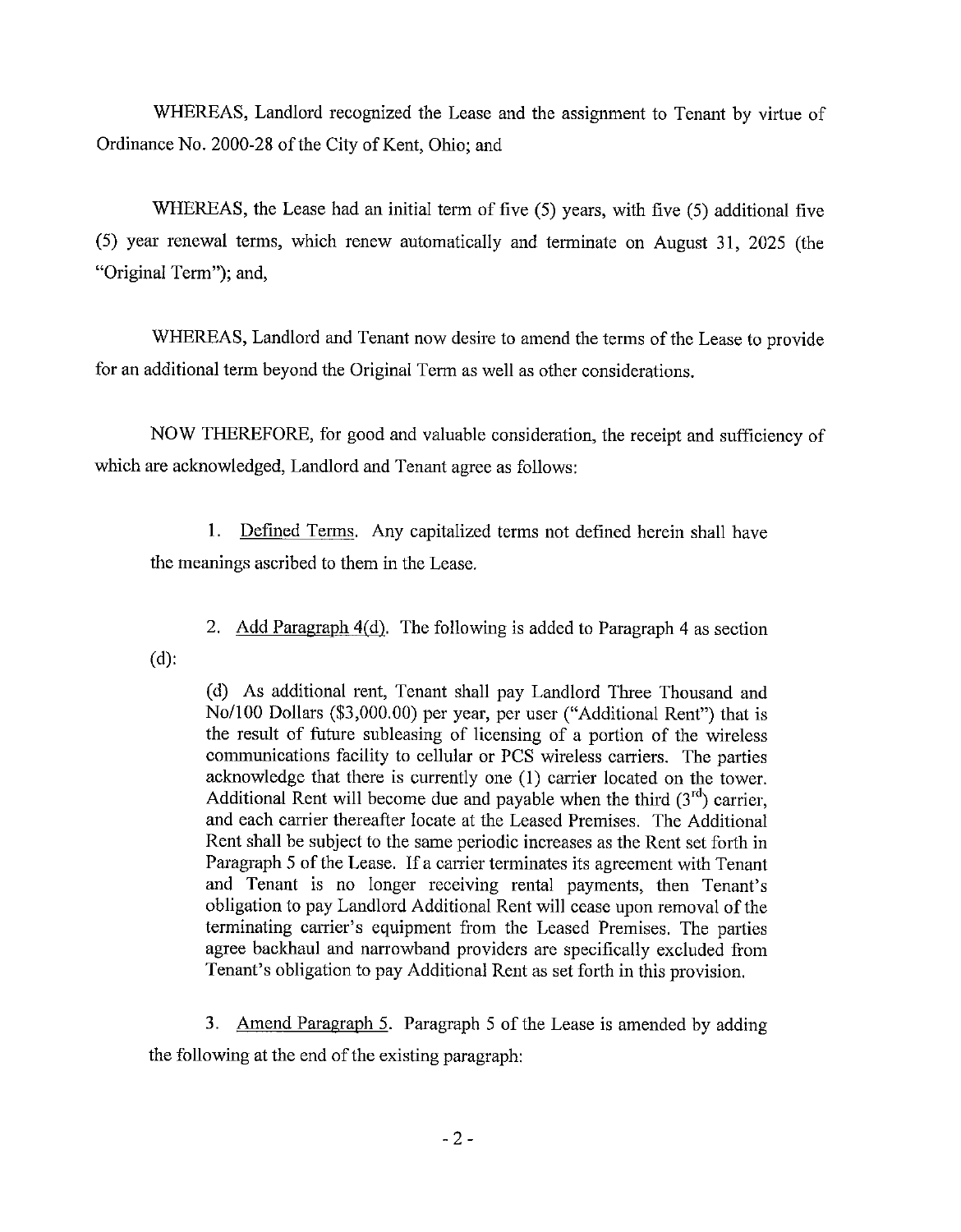Subject to Tenant's termination rights as set forth herein, at the expiration of the Original Term, this Lease shall automatically renew for ten (10) additional terms of five (5) years each (the "Additional Renewal Terms"). The Additional Renewal Terms shall exceed the Original Term by fifty (50) years and shall terminate on August 31, 2075.

Landlord and Tenant agree that commencing on March 1, 2008 and ending on February 28, 2018, Tenant will not exercise any right it may have to terminate the Lease and further agrees to continue paying Rent to Landlord as provided in the Lease.

Landlord and Tenant agree that during the Additional Renewal Terms, the Rent shall continue to increase in accordance with the language herein, in an amount equal to the change in CPI-U multiplied by the Rent for the previous five  $(5)$  year term.

 $4.$ Add Paragraph 23. The following is added as Paragraph 23 of the

Lease:

Landlord and Tenant agree that in the event the tower becomes empty and Tenant chooses to decommission and remove the tower from the Leased Property, Tenant will grant Landlord the option of tower ownership without charge, prior to and in lieu of removal. Upon Landlord acceptance, Tenant will have no further interest or responsibility for the tower.

 $5.$ Add Paragraph 24. The following is added as Paragraph 24 of the

Lease:

Upon request from Tenant and on a timely basis, Landlord will execute and deliver and/or cooperate to obtain a statement in writing certifying, among other things, that the Lease is in full force and effect, the sates to which the Rent has been paid and whether, to the best of Landlord's knowledge, any defaults of Tenant exist under the Lease.

6. Representations, Warranties and Covenants of Landlord. Landlord

represents, warrants and covenants to Tenant as follows:

The Leased Premises are owned by Landlord free and clear of any  $(a)$ mortgage, deed of trust, lien, or right of any individual, entity or governmental authority arising under any option, right of first refusal, lease, license, easement or other instrument, except for the rights of Tenant arising under the Lease as amended hereby and the rights of utility providers under recorded easements.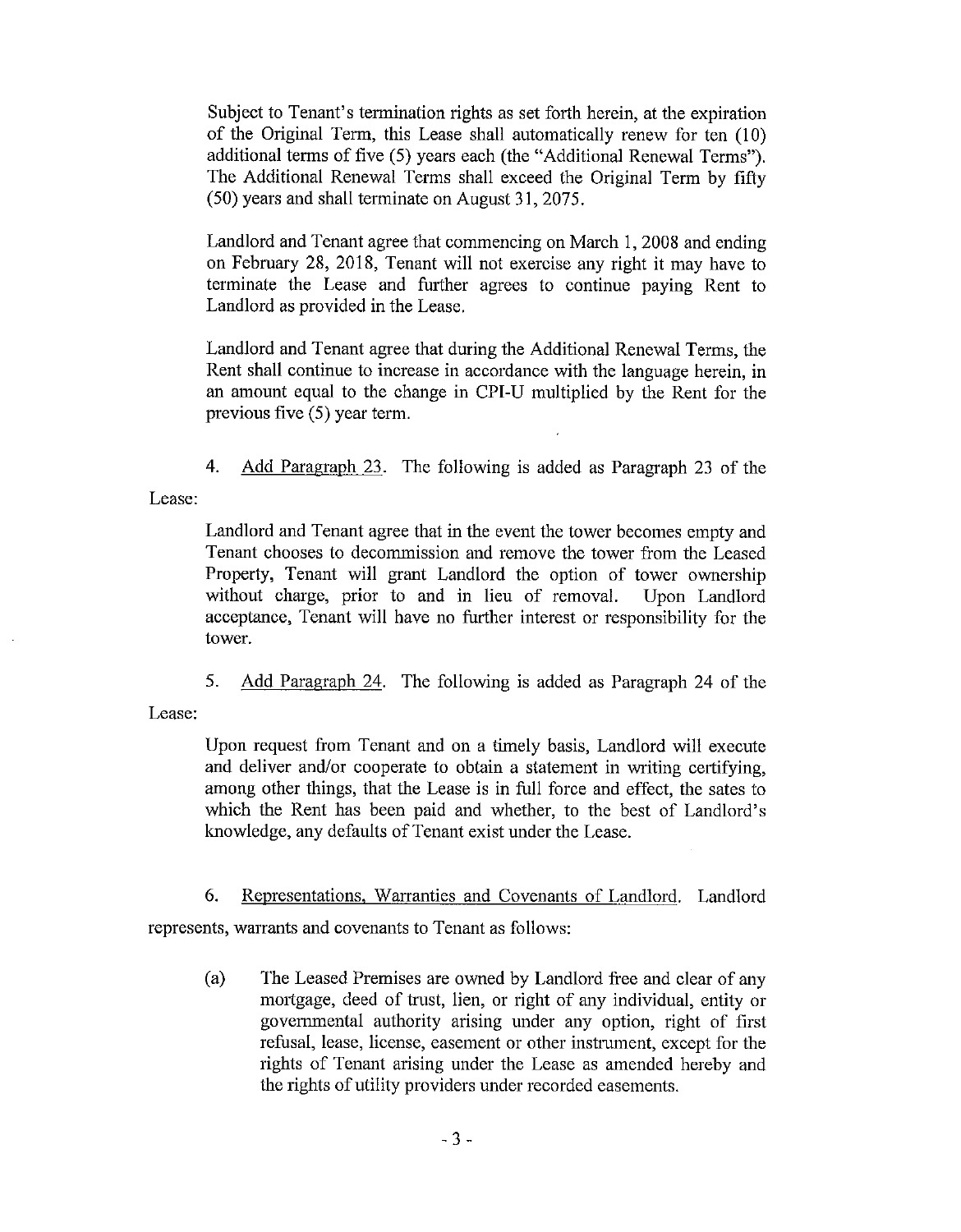- $(b)$ Upon Tenant's request, Landlord agrees to discharge and cause to be released (or, if approved by Tenant, subordinated to Tenant's rights under the Lease as amended hereby) any mortgage, deed of trust, lien or other encumbrance that may now or hereafter exist against the Leased Premises.
- $(c)$ Upon Tenant's request, Landlord agrees to cure any defect in Landlord's title to the Leased Premises which in the reasonable opinion of Tenant has or may have an adverse effect on Tenant's use or possession of the Leased Premises.
- $(d)$ Landlord agrees to execute such further documents and provide such further assurances as may be reasonably requested by Tenant to effect any release or cure referred to in this paragraph, to evidence the full intention of the parties, and to assure Tenant's use, possession and quiet enjoyment of the Leased Premises under the Lease as amended hereby.

7. IRS Form W-9. Landlord agrees to provide Tenant with a completed IRS Form W-9, or its equivalent, upon execution of this First Amendment and at such other times as may be reasonably requested by Tenant. In the event the Leased Premises is transferred, the succeeding Landlord shall have a duty at the time of such transfer to provide Tenant with a completed IRS Form W-9, or its equivalent, and other related paper work to affect a transfer in Rent to the new Landlord. Landlord's failure to provide the IRS Form W-9 within thirty (30) days after Tenant's request shall be considered a default and Tenant may take any reasonable action necessary to comply with IRS regulations including, but not limited to, withholding applicable taxes from Rent payments.

 $\mathbf{8}$ . Remainder of Lease Unaffected. In all other respects, the remainder of the Lease shall remain in full force and effect. Any portion of the Lease that is inconsistent with this First Amendment is hereby amended to be consistent with this First Amendment.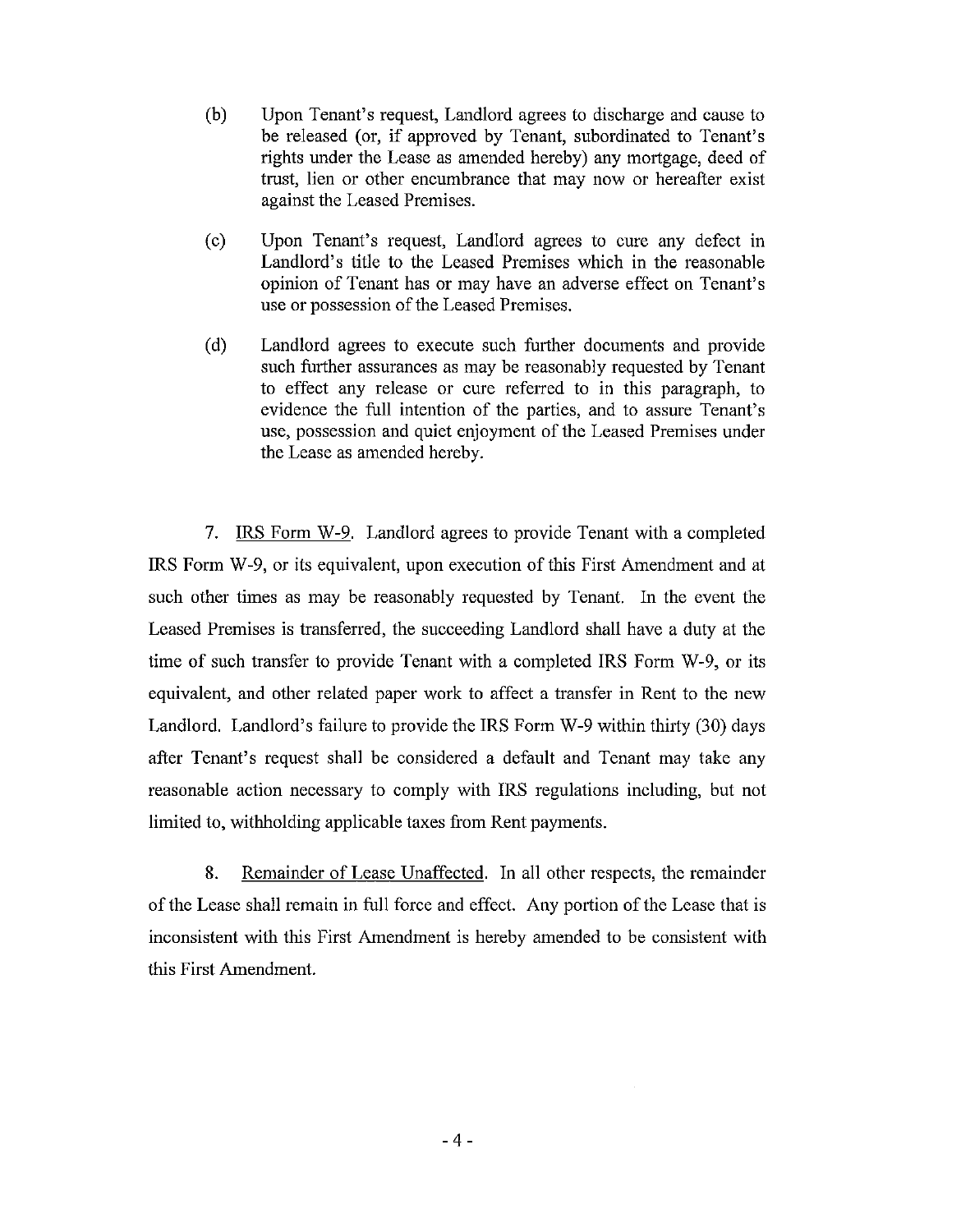IN WITNESS WHEREOF, Landlord and Tenant have caused this First Amendment to be duly executed on the day and year first written above.

## LANDLORD:

# City of Kent, Ohio, A municipal corporation

|                                           | By:                                                                                                                                                                                                  |
|-------------------------------------------|------------------------------------------------------------------------------------------------------------------------------------------------------------------------------------------------------|
|                                           | Printed Name:                                                                                                                                                                                        |
|                                           | Title:                                                                                                                                                                                               |
|                                           | Date:                                                                                                                                                                                                |
|                                           | By:                                                                                                                                                                                                  |
|                                           | Printed Name:                                                                                                                                                                                        |
|                                           | Title:                                                                                                                                                                                               |
|                                           | Date:                                                                                                                                                                                                |
| <b>STATE OF</b>                           | $SS^2$                                                                                                                                                                                               |
| <b>COUNTY OF</b>                          |                                                                                                                                                                                                      |
| On this<br>day of<br>, the                | 200 , before me personally appeared<br>of the City of Kent,                                                                                                                                          |
| Ohio, a municipal corporation, along with | the<br>of the City of Kent, Ohio, a municipal corporation, to me                                                                                                                                     |
| uses and purposes therein mentioned.      | known (or satisfactorily proven) to be the person(s) that executed the foregoing instrument, and<br>acknowledged said instrument to be the free and voluntary act and deed of said person(s) for the |

IN WITNESS WHEREOF, I have hereunto set my hand and affixed my official seal the day and year first above written.

Notary Public

(SEAL)

<u>The complete of the complete of the complete of the complete of the complete of the complete of the complete of the complete of the complete of the complete of the complete of the complete of the complete of the complete </u>

My commission expires